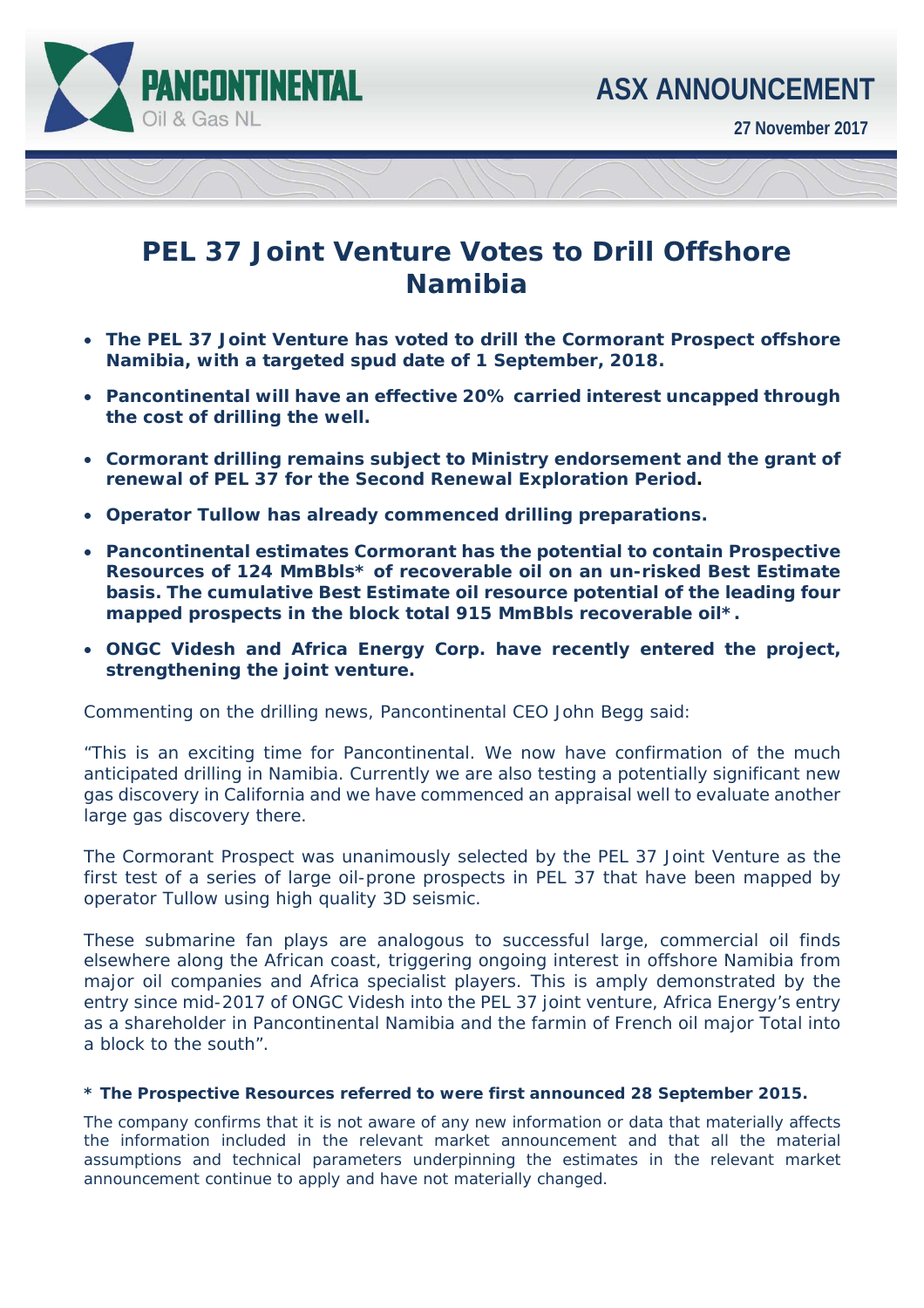### **Cormorant Drilling**

Pancontinental Oil & Gas NL ("Pancontinental") is pleased to announce that, on 23 November 2017, the PEL 37 Joint Venture operating in the Walvis Basin offshore Namibia voted to drill an exploration well on the Cormorant Prospect, with a targeted spud date of 1 September 2018. Pancontinental will be carried through the drilling related costs of the well.

In order to drill the well the Joint Venture has elected to apply to the Ministry to enter into the next phase of the licence, the Second Additional Exploration Period.

The planned activities are subject to the endorsement of the Minister of Mines and Energy of Namibia.



Location Map of PEL 37 offshore Namibia

#### **Cormorant Prospect**

Cormorant shows a Type II AVO anomaly on seismic that is consistent with oil fill, although it is not necessarily directly associated with oil. Other seismic factors are also encouraging.

Pancontinental believes that the Cormorant submarine fan target is highly prospective for oil, with high quality underlying mature oil source rocks and an interpreted highintegrity seal overlying the Prospect. The water depth at the Prospect is moderate at



approximately 550m, and the total drill depth will be 3,830m below Sea Level. Drilling time to Total Depth is estimated at 30 days.

Cormorant is similar to many successful oil-charged turbidite or submarine fan prospects along the West African margin and is mapped covering some 226 km<sup>2</sup> at its greatest extent.

Seismic map display over Cormorant derived from 3D seismic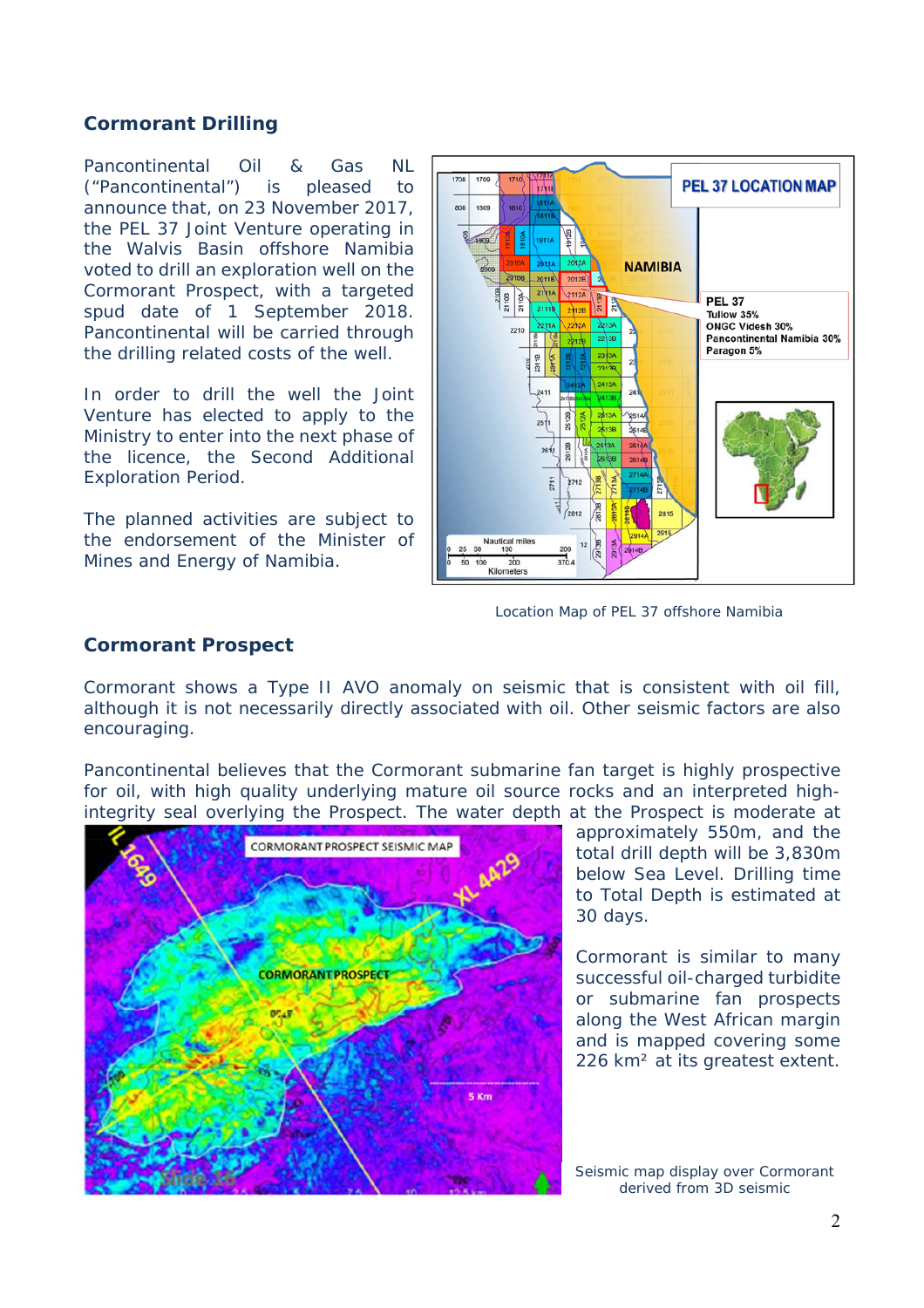In the event of success at Cormorant, a number of other, similar, large volume-potential turbidite Prospects are available for drilling within the 3D seismic area covering Cormorant, and further prospective features are mapped on 2D seismic.

The Kudu Shale source rock is interpreted to have charged Cormorant with oil of high quality by reference to regional wells, however only drilling will be able to determine if this interpretation is correct.

PEL 37 Schematic Leads and Prospects Map





PEL 37 3D seismic section across Cormorant Prospect

# **Oil Resource Potential**

The following graph summarises the potential recoverable oil resources for the leading four submarine fan (turbidite) prospects mapped in PEL 37, including Cormorant. A number of other leads have yet to be quantified. The Prospective Resources have been estimated using a deterministic method and represent un-risked, Best Estimate figures. Upside resource estimates are not shown.